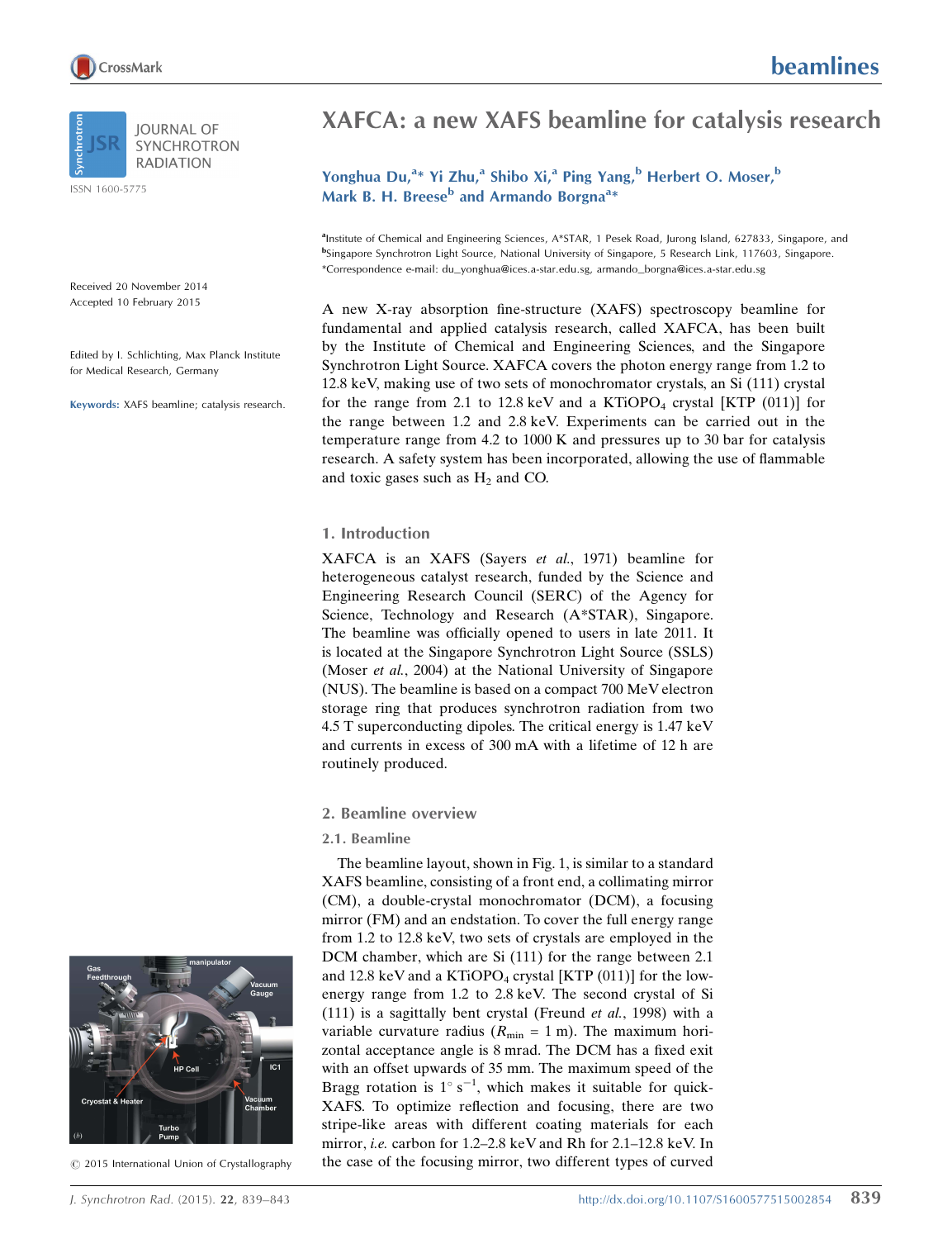# beamlines



Schematic view of the XAFCA beamline. The collimating mirror makes the beam vertically parallel, upstream of the double-crystal monochromator (DCM), and the focusing mirror refocuses the beam at the sample position. There are two sets of crystals in the DCM, Si (111) and KTP (011). The second Si (111) crystal provides sagittal (horizontal) focusing, which is also applied in the beamline I811 at MAX-lab (Carlson et al., 2006).

| Table 1 |                                    |
|---------|------------------------------------|
|         | The XAFCA beamline specifications. |

| Source type:                     | 4.5 T superconducting bending magnet                                       |
|----------------------------------|----------------------------------------------------------------------------|
| Mirror 1                         | Stripe 1: vertical collimating mirror with Rh coating                      |
|                                  | Stripe 2: vertical collimating mirror with C coating                       |
| <b>DCM</b>                       | Set 1: Si (111) with second sagittally bent crystal                        |
|                                  | Set 2: KTP (011)                                                           |
| Mirror 2                         | Stripe 1: vertical focusing mirror with Rh coating                         |
|                                  | Stripe 2: toroidal mirror with C coating                                   |
| Energy range                     | $1.2 - 12.8$ keV                                                           |
| Resolution                       | $5.1 \times 10^{-4}$ at 10 keV                                             |
| Temperature at sample 4.2-1000 K |                                                                            |
| Pressure at sample               | $10^{-6}$ mbar–1 bar, 1 bar–30 bar                                         |
| Gases available                  | $H_2$ , CO, O <sub>2</sub> , air, N <sub>2</sub> , Ar and He (others: upon |
|                                  | request)                                                                   |
| Beam size                        | Typically 1.5 mm (H) $\times$ 0.5 mm (V)                                   |
| Flux at sample                   | $1.6 \times 10^{10}$ photons s <sup>-1</sup> at 7 keV, 300 mA (measured)   |

surface were chosen, namely, the stripe for 2.1–12.8 keV is cylindrical for vertical focusing and the stripe for 1.2–2.8 keV is toroidal. The CM and the first crystal of the DCM are watercooled. The flux at the sample position is about  $1.6 \times$  $10^{10}$  photons s<sup>-1</sup> at 7 keV for a stored beam current of 300 mA (measured using a calibrated photodiode). The main parameters of the XAFCA beamline are summarized in Table 1.

#### 2.2. Endstation

The XAFCA endstation was designed for easy switching between low-energy and hard X-ray modes. Low-energy X-ray mode is used for photon energies below 3 keV, while a hard X-ray mode uses photon energies above 2.4 keV. During lowenergy X-ray operation, the valves V7, V9, V10 are open and V8 is closed, see Fig. 2. A 300 nm-thick Ni foil detector (ND) is used to measure the beam intensity. V8 is a  $15 \mu m$ -thick polyimide window installed on a pneumatic gate valve to prevent the optical components from being polluted by the samples. The pressure in the vacuum chamber is normally

840 Yonghua Du et al. • XAFCA: a new XAFS beamline J. Synchrotron Rad. (2015). 22, 839–843

better than  $10^{-4}$  mbar. During hard X-ray operation, V8 is open while the rest of the valves remain closed, the opposite of low-energy X-ray operation. The ionization chamber, IC0, is used to measure the beam intensity. The beryllium windows of IC0 are installed on two pneumatic gate valves, V9 and V10. All gate valves in the XAFCA endstation are monitored and controlled by the equipment protection system (EPS). The programmable logic controller of EPS blocks any incorrect operation, such as opening V7 when the pressure in the vacuum chamber is still poor, to protect the upstream vacuum. The vacuum chamber, shown in Fig. 2, is where the samples are loaded for analysis. A manipulator which is equipped with a cryostat and an oven is mounted on the top of the chamber to transfer and rotate samples along the z

direction. The cryostat and oven can provide a temperature range from 4.2 to 1000 K. A 270 l  $s^{-1}$  turbo pump is connected at the base of the vacuum chamber and it is able to pump the chamber from atmospheric pressure to  $10^{-4}$  mbar vacuum in a few minutes (the best vacuum can reach  $10^{-6}$  mbar).



#### Figure 2

Side view of the XAFCA endstation. V7 is a  $150 \mu m$  beryllium window installed on a pneumatic gate valve to isolate the vacuum of the storage ring, front end and optical components from the endstation. V8 is a  $15 \mu m$ polyimide window installed on a pneumatic gate valve to prevent the optical components from being polluted by the samples. ND is a 300 nm Ni foil detector to monitor the intensity of the X-rays with an energy below 3 keV. IC0 is an ion chamber to monitor the intensity of incident X-rays with an energy above 2.4 keV. The vacuum chamber is where samples are placed. A  $2701 s^{-1}$  turbo pump is connected at the bottom of the vacuum chamber. A manipulator equipped with a cryostat and oven system is mounted on the top of the chamber to transfer and rotate samples along the z direction (vertical direction). The cryostat and oven system can provide a temperature range from 4.2 to 1000 K.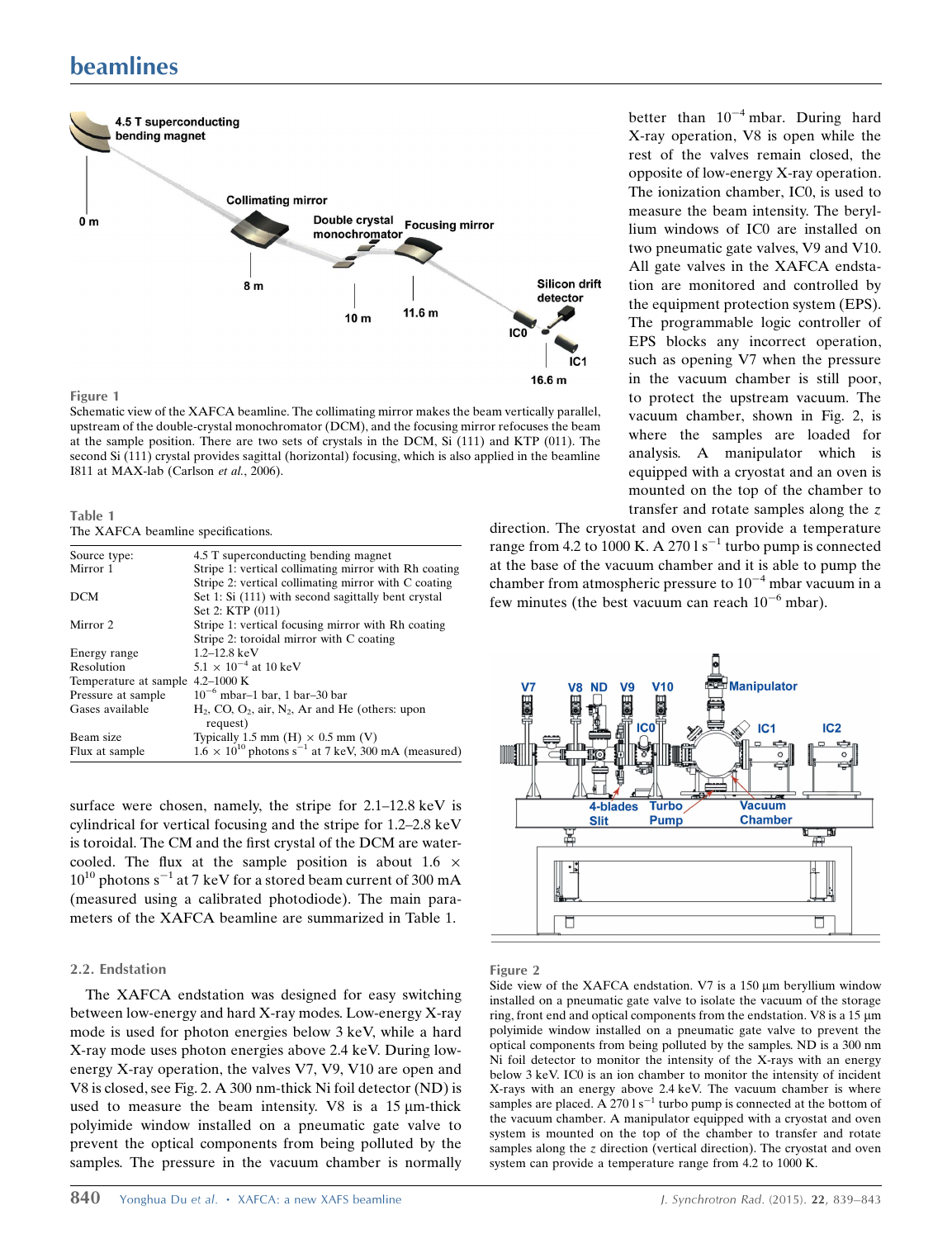Both transmission and fluorescence modes are available at XAFCA for XAFS data collection. For transmission mode, one custom-designed ionization chamber and two IC-Spec ionization chambers (FMB-Oxford) are used. A gas system with He,  $N_2$  and Ar is connected to the ion chambers to change gas type and pressure to optimize the current in the ion chambers. The pressure of IC0 and IC1 can be adjusted from 1 mbar to 1.5 bar. The fluorescence yields from the sample can be measured using a silicon drift detector (Bruker XFlash  $6|100$ ), which has a 100 mm<sup>2</sup> active area in a single element and a 600 Kcounts per second pulse loading capability.

2.2.1. In situ cells. For in situ XAFS experiments, a series of sample cells have been developed. Sample cells are available for temperatures from 4.2 to 1000 K operating under vacuum or atmospheric pressure and for temperatures from 200 K to 770 K and pressures up to 30 bar. Fig.  $3(a)$  shows a schematic drawing of the high-pressure cell. The main body is made of stainless steel and the windows are made of beryllium. The reaction cell is sealed using silver gaskets. Fig.  $3(b)$  shows how the high-pressure cell is mounted on the cryostat and heater. The maximum temperature and pressure for this cell are 700 K and 30 bar, respectively.  $H_2$ , CO, O<sub>2</sub>, air, helium and other gases are available at XAFCA.



Figure 3

(a) Schematic drawing of the high-pressure cell.  $(b)$  View of the vacuum chamber showing how the cell is mounted on the cryostat and heater inside the vacuum chamber.



Figure 4

Schematic drawing of the high-pressure gas supply system. Gas detectors for CO and  $H<sub>2</sub>$  are installed in both cabinets and the experimental hutch. The installation height for the CO detector in the hatch is roughly 1.5 m. The  $H<sub>2</sub>$  detector in the hutch is installed on the ceiling. If a leakage is detected, the control panel will shut down the solenoid valves automatically and increase the speed of the fan to full speed which, under normal operation, runs at half of its maximum speed.

2.2.2. High-pressure gas supply system. To supply highpressure gas to the in situ cell, a high-pressure gas supply system was built. A schematic drawing of the system is shown in Fig. 4. Three different gases can be mixed for an in situ study. The maximum flow is 100 ml  $min^{-1}$  for each channel. A back pressure controller is used to adjust the pressure from 0 to 30 bar. The gas cabinets, vacuum chamber and the outlets of the pipelines are connected to the exhaust system. Gas detectors for CO and  $H_2$  are installed in both cabinets and the experimental hutch. If a leak is detected, the control system will shut down the solenoid valves automatically and increase the speed of the exhaust fan to full speed, which normally runs at half speed. The whole system has been tested by the Singapore Civil Defence Force (SCDF) and XAFCA obtained the certificate from SCDF to use  $H_2$  and CO on 27 February 2013.

#### 2.3. DAQ system

The XAFCA data acquisition (DAQ) system was developed using Labview. The system was stable during 2000+ hours of testing. The XAFCA DAQ system provides functions of conventional scan, quick scan, multiple scan, automatic scan, real-time data comparison and detectors setup as well. A quick scan usually takes around 90 s for a full-range scan: from  $-150$  eV below the edge to 800 eV above the edge. The automatic scan function allows up to a maximum of five samples to be measured automatically. The data file format of the XAFCA DAQ sytem is an ASCII file, which is compatible with most common XAFS data analysis software such as IFEFFIT and WinXAS.

#### 3. Facility access

The XAFCA beamline is operated by the Institute of Chemical and Engineering Sciences, A\*STAR. The beamline is open to users from universities, industry, government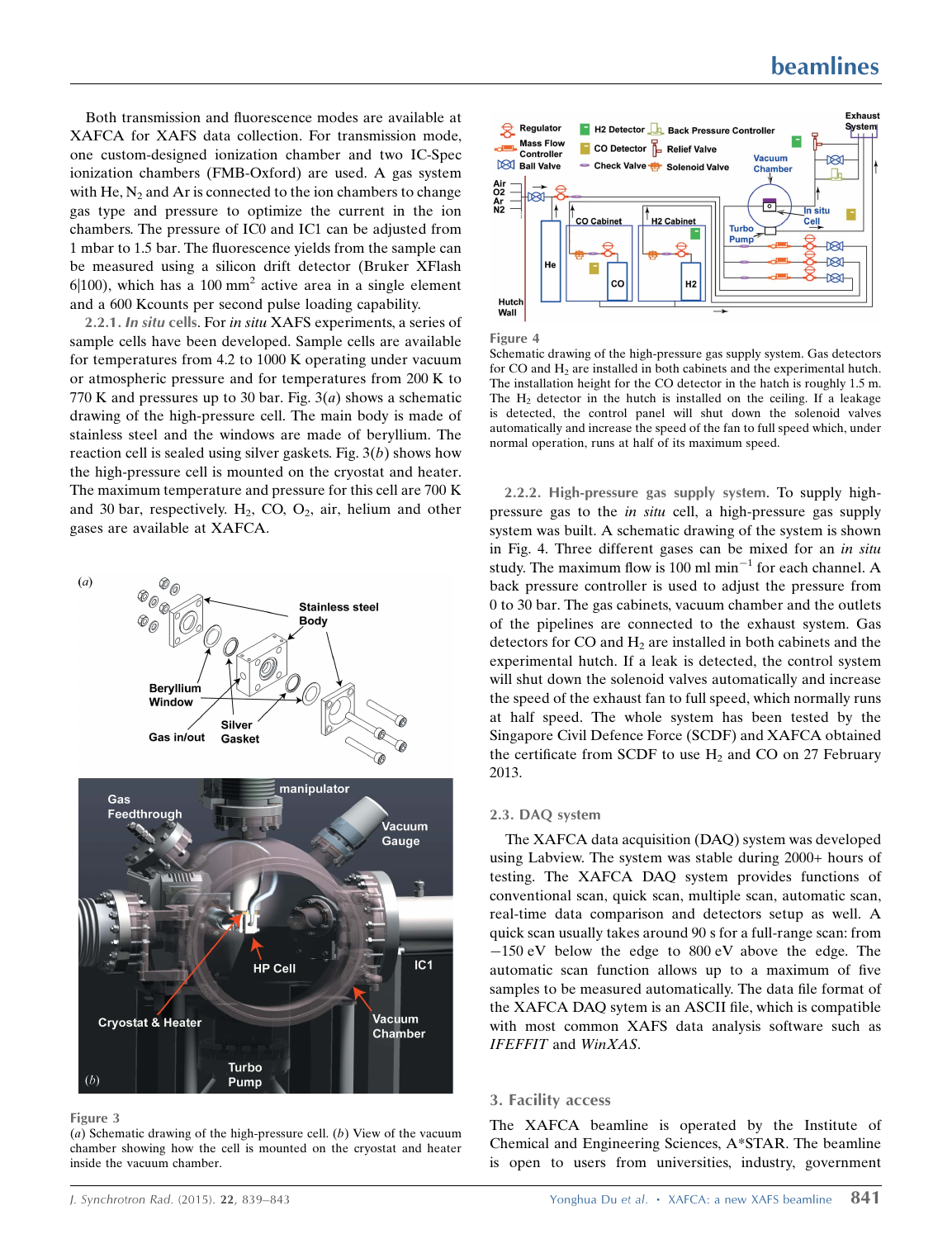agencies and research institutes worldwide for scientific investigations in the area of catalysis and materials science. Prospective users are encouraged to contact the XAFCA staff members for more details on the capabilities of the XAFCA beamline. Online booking is available at the user portal of SSLS (http://ssls.nus.edu.sg).

### 4. Testing and preliminary results

To test the XAFCA beamline, XAFS data of a standard Cu foil and  $CuSO<sub>4</sub>$  (S K-edge) were collected. Fig. 5 shows the XANES of Cu along with the  $k^3$ -weighted EXAFS data in k space. The energy resolution of XAFCA at the Cu edge is about 4 eV, which is insufficient to resolve the shoulder peak. Fig. 6 shows the S  $K$ -edge XANES of CuSO<sub>4</sub> obtained in fluorescence mode at XAFCA. Fig.  $7$  shows the Fe K-edge



XANES data of Cu K-edge along with the  $k^3$ -weighted EXAFS data.







Fe K-edge XANES of an Rh–Fe/Ca–Al<sub>2</sub>O<sub>3</sub> catalyst reduced under flowing  $H_2$ . The catalyst was reduced in 10%  $H_2$  mixed with He at three different temperatures, 550, 650 and 700 K, with a heating rate of  $10$  K min<sup>-1</sup>. The temperature was held for one hour at each temperature mentioned above. Five XANES spectra were selected from hundreds of data sets to follow the reducibility of this catalyst.

XANES of an Rh–Fe/Ca–Al<sub>2</sub>O<sub>3</sub> catalyst (Choong et al., 2014) reduced in flowing  $H<sub>2</sub>$ . As reported in this reference, an XAS study was performed to unravel the presence of  $Fe<sub>x</sub>O<sub>y</sub>$  species upon reduction, which is crucial for CO-free hydrogen production using low-temperature ethanol steam reforming.

Recently, a study using XAFS unravelling the existence of short Pt–Pt interactions in a MOF-253-Pt photocatalyst was published (Zhou et al., 2013). MOF-253-Pt is a bifunctional photocatalyst for hydrogen evolution under visible-light irradiation. These Pt–Pt interactions, which are believed to play a key role on the photocatalytic activity, can be hardly detected using other methods. Another EXAFS study performed at XAFCA on bimetallic catalysts shows the existence of an Ni– Cu alloy in an Ni-Cu/CeO<sub>2</sub> bimetallic catalyst (Saw et al., 2014). This catalyst was designed for high-temperature water– gas shift reaction. The catalytic results show that the catalyst exhibits the highest reaction rate and the lowest methane selectivity when the Ni/Cu ratio is equal to 1. This behaviour results from the formation of an Ni–Cu alloy phase, which was unravelled by XAS experiments.

#### 5. Discussion and conclusion

The XAFCA beamline is optimized for catalysis research using XAFS. The flux and beam size allow for the acquisition of high-quality XAFS data. Transmission and fluorescence modes are currently available, while total electron yield mode will be available next year. The endstation can provide temperatures from 4.2 to 1000 K and a pressure up to 30 bar for in situ XAFS studies.  $H_2$  and CO can be used for in situ experiments with high safety standards. To further enhance the capabilities for in situ studies, reaction cells for liquids are under design. A mass spectrometer will be installed to analyse the reaction products. In future, an image plate will be